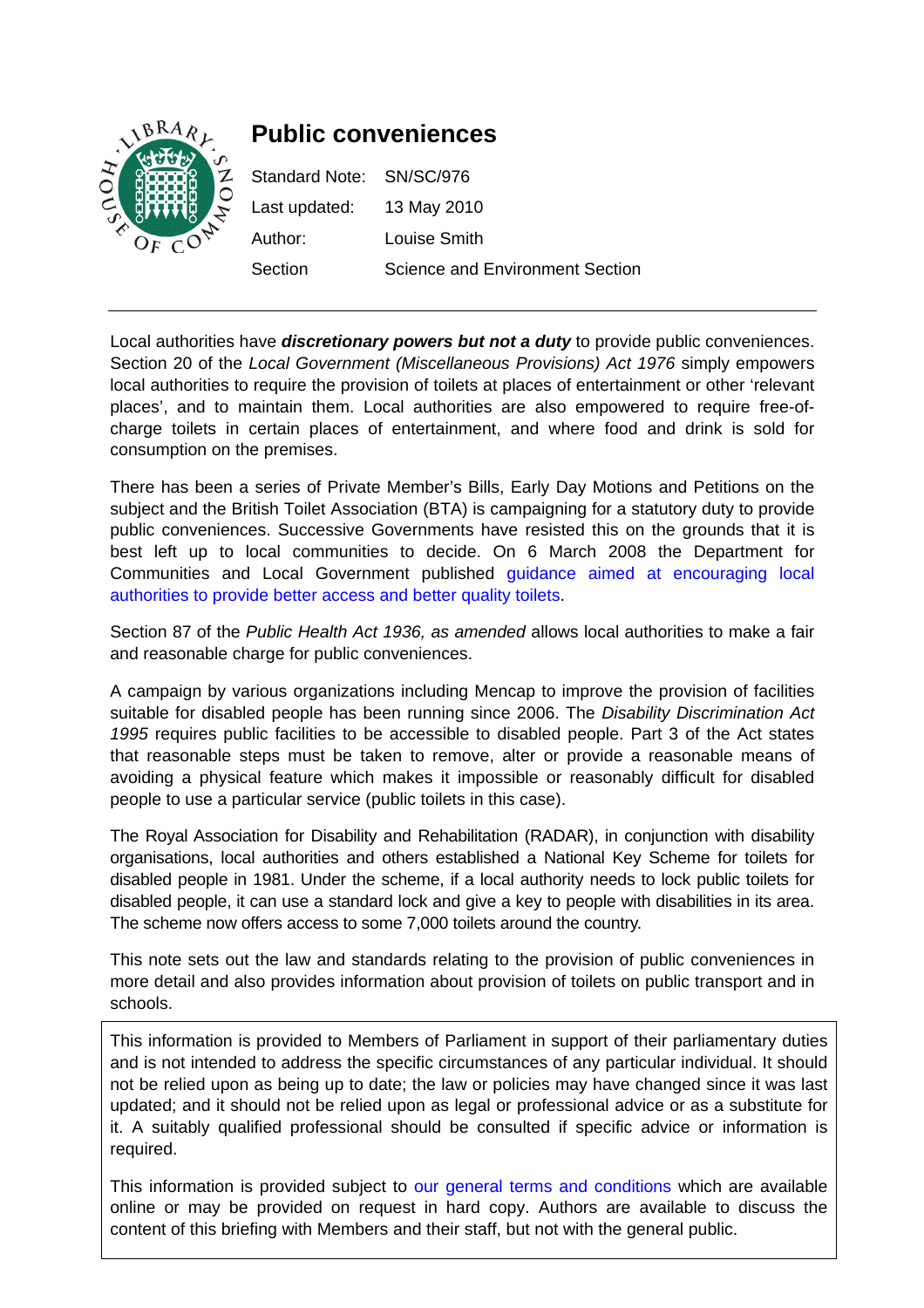#### **Contents**

| 1            | <b>Legal position</b>              |                                                      | 3                       |
|--------------|------------------------------------|------------------------------------------------------|-------------------------|
|              | 1.1                                | Public Health Act 1936                               | 3                       |
|              | 1.2                                | Local Government (Miscellaneous Provisions) Act 1976 | 3                       |
|              | 1.3                                | Other legislation                                    | 3                       |
| $\mathbf{2}$ | <b>Fees and charges</b>            |                                                      | $\overline{\mathbf{4}}$ |
| 3            |                                    | <b>Business Valuation and Rates</b>                  | 4                       |
| 4            | <b>Strategic Guide March 2008</b>  |                                                      | $\overline{\mathbf{4}}$ |
| 5            | Pressure for a statutory duty      |                                                      | 5                       |
| 6            | <b>British Standard</b>            |                                                      | 5                       |
| 7            | <b>Toilets for disabled people</b> |                                                      | $6\phantom{1}6$         |
| 8            | <b>Numbers of public toilets</b>   |                                                      | $6\phantom{1}6$         |
| 9            | <b>Transport</b>                   |                                                      | $\overline{7}$          |
| 10           | <b>Toilets in schools</b>          |                                                      | $\overline{\mathbf{z}}$ |
| 11           | <b>Anti-Social Behaviour</b>       |                                                      | $\overline{7}$          |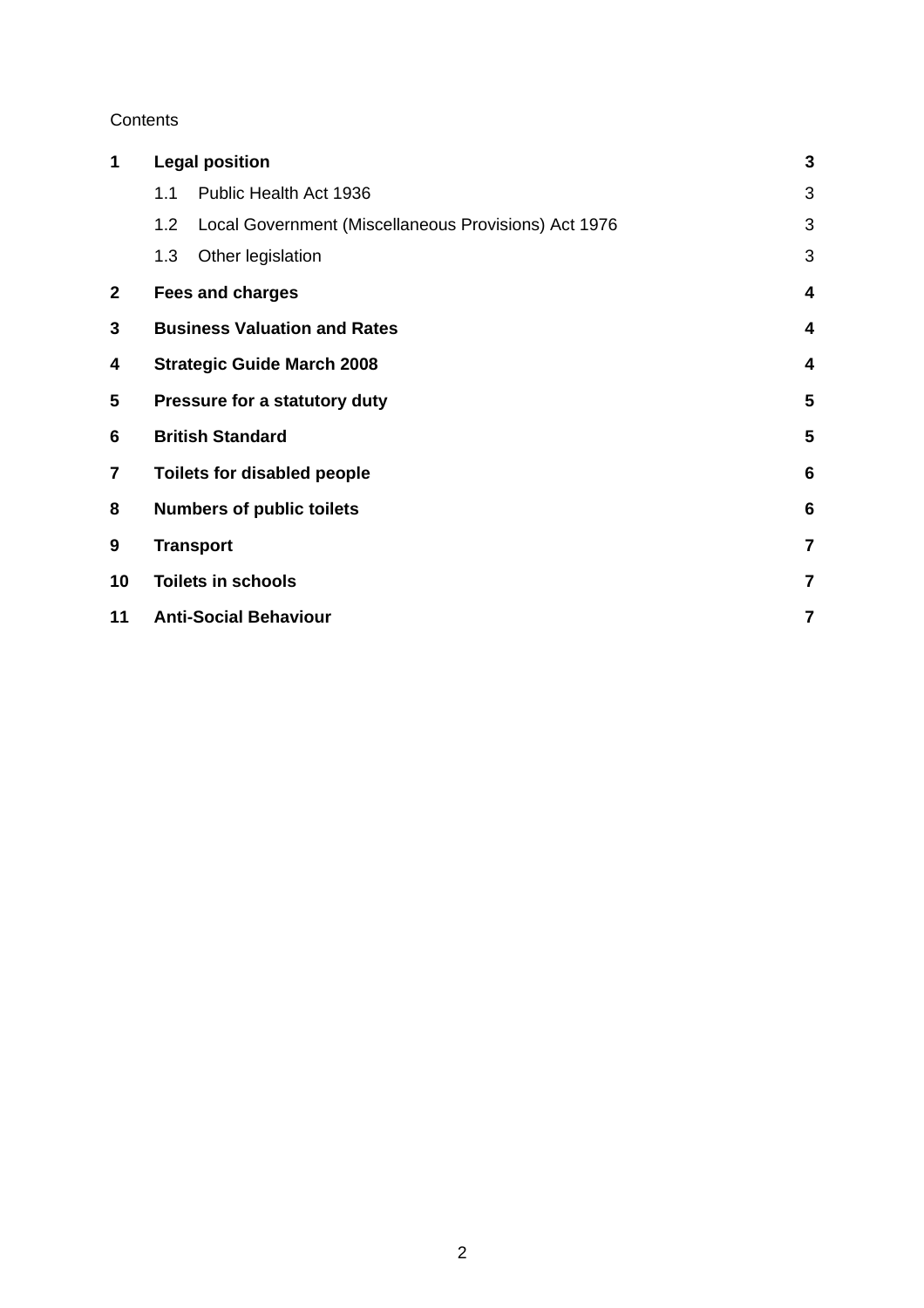# <span id="page-2-0"></span>**1 Legal position**

Local authorities are under no statutory obligation to provide public conveniences.

#### **1.1 Public Health Act 1936**

Section 87 of the *Public Health Act 1936* states that:

1) "A county council, ... a local authority or a parish or community council may, subject to subsection (2) of this section, provide sanitary conveniences in proper and convenient situations."

The Act goes on:

- (3) [Any such council or] authority who provide any public sanitary conveniences, may—
- (a) make byelaws as to the conduct of persons using or entering them;
- (b) let them for such term, at such rent, and subject to such conditions as they think fit;
- (c) charge such fees for the use of any such conveniences as they think fit.
- (4) In this section the expression "sanitary conveniences" includes lavatories.<sup>[1](#page-2-1)</sup>

In its response to the Communities and Local Government Committee's report on public toilets, the Government reiterated its position that it has no plans to amend the 1936 Act to impose a duty.<sup>[2](#page-2-2)</sup>

#### **1.2 Local Government (Miscellaneous Provisions) Act 1976**

Section 20 of the *Local Government (Miscellaneous Provisions) Act 1976* empowers local authorities to require the provision of toilets at places of entertainment or other 'relevant places', and to maintain them. 'Relevant places' include places normally or occasionally used for any of the following purposes:

- places for holding any entertainment, exhibition or sporting event to which members of the public are admitted either as spectators or otherwise
- places where food or drink is sold to members of the public for consumption at the place.

The requirement can be for facilities can be made available to the public free of charge.<sup>[3](#page-2-3)</sup>

#### **1.3 Other legislation**

The provision and the location of toilets may be the subject of other legislation:

- *Workplace (Health, Safety and Welfare) Regulations,* SI 1992/3004. Approved Code of Practice and Guidance.
- *Food Hygiene (General) Regulations* 1970

<span id="page-2-1"></span><sup>&</sup>lt;sup>1</sup> Public Health Act 1936, [Section 87](http://www.opsi.gov.uk/RevisedStatutes/Acts/ukpga/1936/cukpga_19360049_en_4#pt2-pb7-l1g58)

<span id="page-2-2"></span><sup>&</sup>lt;sup>2</sup> Government Response to the Communities and Local Government Committee Report on the Provision of **Public Toilets[,](http://www.official-documents.gov.uk/document/cm75/7530/7530.pdf) DCLG, January 2009** 

<span id="page-2-3"></span>Local Government (Miscellaneous Provisions) Act 1976, *[Section 20](http://www.opsi.gov.uk/RevisedStatutes/Acts/ukpga/1976/cukpga_19760057_en_3#pt1-pb6-l1g14)*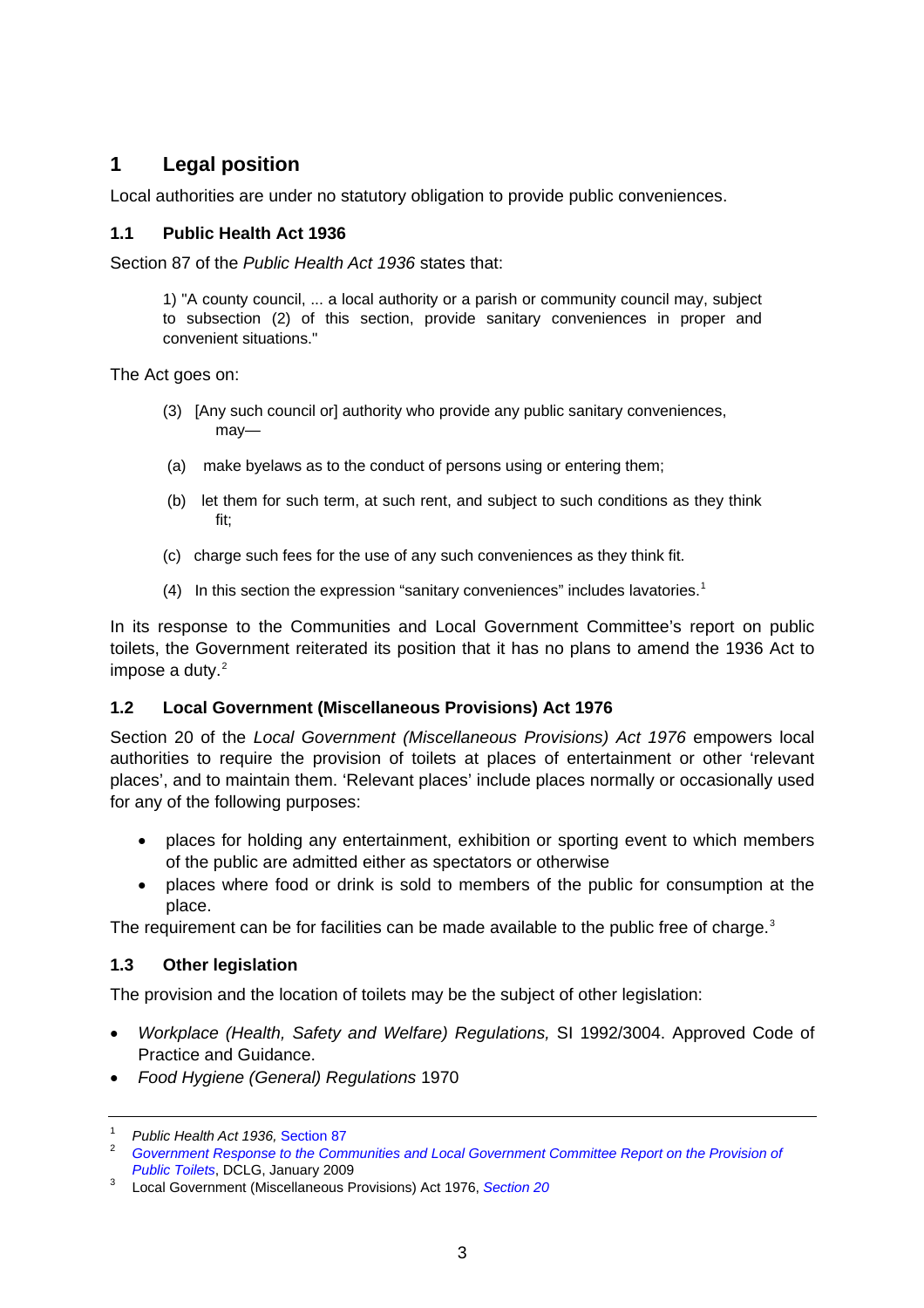- <span id="page-3-0"></span>• Part M of Schedule 1 to the 1991 Building Regulations (Access and facilities for Disabled People).
- Building Regulations state that toilets should be separated from food preparation areas by a door.  $4$
- Section 68 of The *Building Act 1984* places restrictions on the construction of public toilets accessible from a street; local authority consent is required.

### **2 Fees and charges**

Section 87 of the *Public Health Act 1936* used to allow local authorities "to charge such fees for the use of any such conveniences, other than urinals, as they think fit" but the Act was amended in 2008 to give councils discretion to make fair and reasonable charge for both toilets and urinals.<sup>[5](#page-3-2)</sup>

## **3 Business Valuation and Rates**

Public conveniences are subject to business rates and they are assessed by the Valuation Agency. Details of the method and basis of valuation of public lavatories for non-domestic rating are set out in the *[Valuation Office Agency's Rating Manual](http://www.voa.gov.uk/instructions/Index.htm)*.

The business rating of public toilets provides statistics on their provision (see section 7, below)

## **4 Strategic Guide March 2008**

On 6 March 2008 the Department for Communities and Local Government published guidance aimed at encouraging local authorities to provide better access and better quality toilets.<sup>[6](#page-3-3)</sup> A press release outlined some of the measures that may be used:<sup>[7](#page-3-4)</sup>

- SatLav a charged service whereby text information about the nearest public toilet is sent to the subscriber's mobile phone
- Community Toilet Schemes where local shops and businesses open up public access to their toilets.
- Use of the planning system to encourage developers to fund new toilets.
- Use of strategic and spatial plans to ensure a better mix of provision, adopting a range of approaches to meet needs at different times of the day, and to improve poor quality facilities that attract criminal activity and bring down the reputation of neighbourhoods.

In November of the same year, supplementary good practice guidance was published.<sup>[8](#page-3-5)</sup>

<span id="page-3-1"></span><sup>4</sup> V Howell-Smith and M.J. Billington, *The Building Regulations Explained and Illustrated.* Chapter 12 *Hygiene* Tenth edition*, Blackwells, 1995.*

<span id="page-3-2"></span><sup>5</sup> *[The Sex Discrimination \(Amendment of Legislation\) Regulations 2008\(](http://www.opsi.gov.uk/si/si2008/uksi_20080963_en_1)SI 2008 No. 963)*

<span id="page-3-3"></span><sup>6</sup> <sup>6</sup> Improving Public Access to Better Quality Toilets: A Strategic Guide[,](http://www.communities.gov.uk/publications/localgovernment/publicaccesstoilets) DCLG, 6 March 2008

<span id="page-3-4"></span>DCLG News Release, Government toilet plans: all cisterns go, 6 March 2008

<span id="page-3-5"></span><sup>8</sup> *[Improving Public Access to Toilets: Guidance on Community Toilet Schemes and SatLav](http://www.communities.gov.uk/publications/localgovernment/guidancetoiletschemes)*, DCLG, November 2008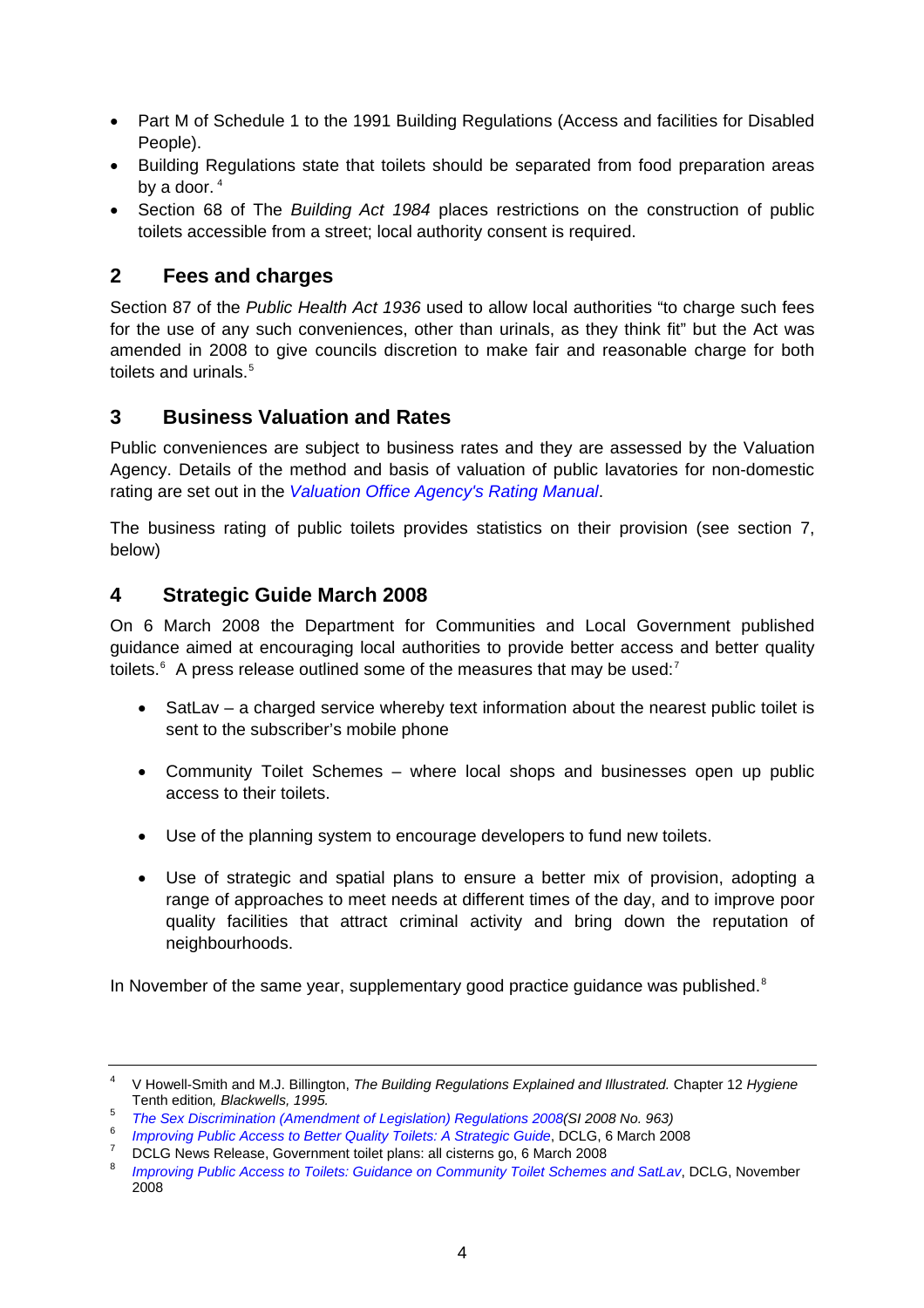### <span id="page-4-0"></span>**5 Pressure for a statutory duty**

There has been a series of Private Member's Bills, Early Day Motions and Petitions on the subject and the British Toilet Association  $(BTA)^9$  $(BTA)^9$  is campaigning for a statutory duty to provide public conveniences. Successive Governments have resisted this on the grounds that it is best left up to local communities to decide.

In October 2008 the Select Committee on Communities and Local Government conducted an inquiry.<sup>[10](#page-4-2)</sup> The Committee did not recommend putting a duty on local authorities, but it did suggest requiring local authorities to draw up a strategy on public conveniences in consultation with the local community.

In its response to the report, the Government rejected the Committee's recommendation that the strategy should be made compulsory:

We welcome the strong support for our Strategic Guide conveyed in this recommendation, which reinforces our guidance to local authorities and their partners about improving access to public toilets.

The Government considers that decisions about the provision of local services and amenities, such as public toilets, are best made at a local level. Therefore we have devolved powers, resources, and flexibilities to local authority partnerships, while taking concerted action to empower communities so people have more influence over local decisions. We believe that this is the right way to bring about the changes that people want to see in their areas, a better and more sustainable approach than direction from the centre, mandating approaches to particular public services and constraining the ability of councils to respond in ways they think best meet local needs.

We do not believe that compulsion is the only  $-$  or in all circumstances the best  $-$  way to change behaviour. For example, significant improvements in the quality of parks and urban green spaces have been achieved through Government guidance and sharing of best practice. Through the Local Government Performance Framework, we are devolving powers and resources to local authority partnerships to enable them to take the action that they consider is needed to improve the delivery of local services. In parallel with this we consider that highlighting the powers available to local authorities, removing barriers to taking positive action, and exemplifying approaches that have worked, is an effective way to achieve improvements in services and local amenities that people want to see.

That was what our Strategic Guide and detailed guidance set out to achieve, and we are already seeing local authorities taking positive action to improve the level and quality of the provision in their areas without placing additional pressure on council tax payers. We believe the Guide and detailed guidance we have published, reinforced by the Committee's report, will encourage further improvements across the country.<sup>[11](#page-4-3)</sup>

# **6 British Standard**

*British Standard 6465: Part 1:1984* gives some guidance on an acceptable level of provision:

<sup>9</sup>

<span id="page-4-2"></span><span id="page-4-1"></span><sup>&</sup>lt;sup>9</sup> British Toilet Association website [on 23 April 2010]<br><sup>10</sup> Communities and Local Government Committee, *[The provision of public toilets](http://www.publications.parliament.uk/pa/cm200708/cmselect/cmcomloc/636/63602.htm)*, 22 October 2008, HC 636<br>2007-08

<span id="page-4-3"></span><sup>&</sup>lt;sup>11</sup> *[Government Response](http://www.official-documents.gov.uk/document/cm75/7530/7530.pdf)* to the Communities and Local Government Committee Report on the Provision of Public Toilets, Cm 7530, January 2009, p3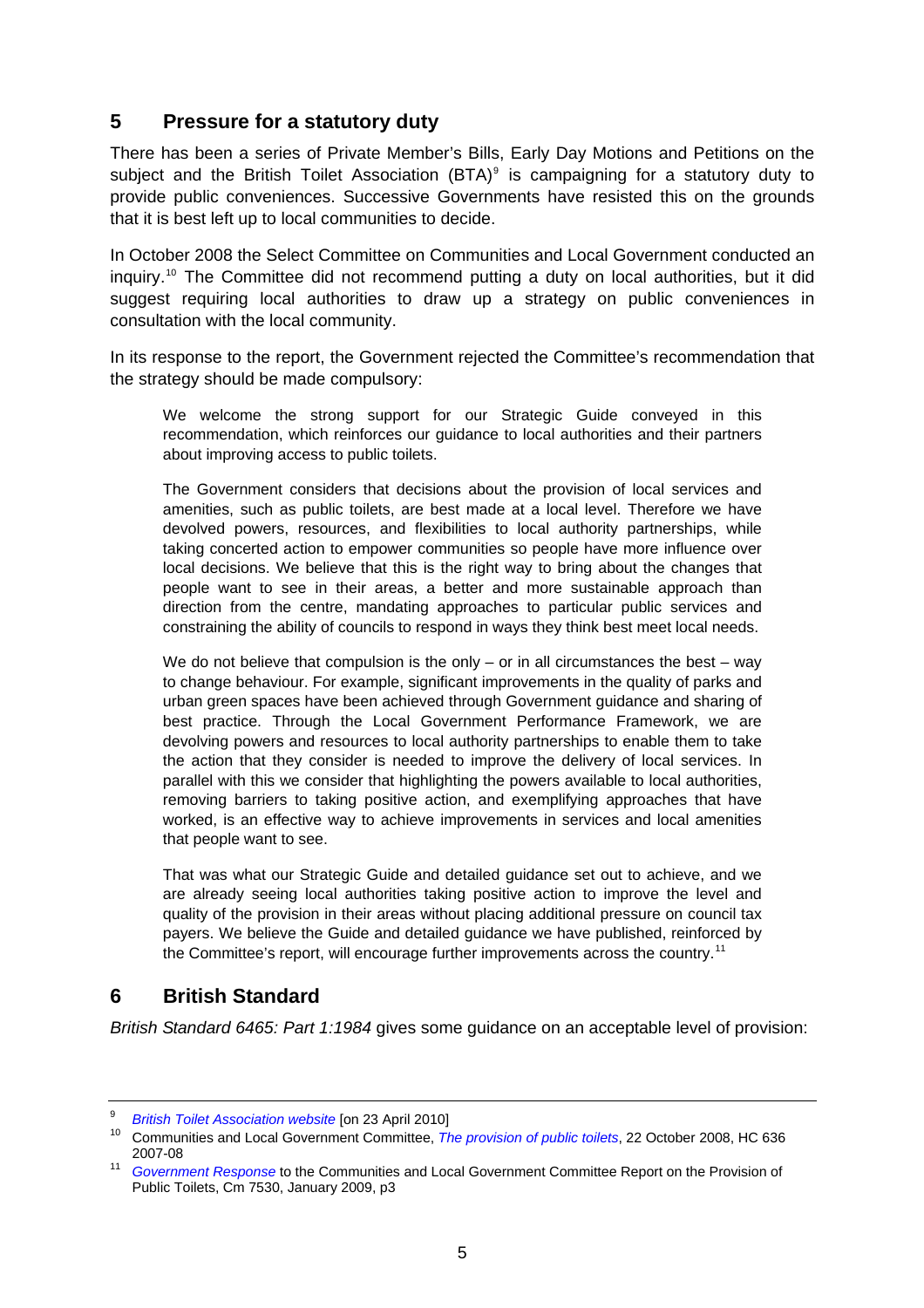<span id="page-5-0"></span>The number of sanitary appliances which should be provided in a public convenience will be determined by local circumstances.

[...] Although the British Standard does not give a table of minimum requirements for public conveniences, it does so for places of public entertainment. The specification for cinemas is a minimum of 1 WC for up to 250 males, plus 1 for every additional 500 males or part thereof. The corresponding specification for women reads "minimum 2 [WCs] for up to 75 females, 3 for 76 to 150 females, plus 1 for every additional 80 females or part thereof". A rather more generous provision is specified for theatres. The British Standard is being revised and there are proposals to improve provision for women, particularly in places of entertainment.

The Standard also notes the necessity of providing facilities for the disposal of sanitary dressings.

## **7 Toilets for disabled people**

A campaign by various organizations including Mencap to improve the provision of facilities suitable for disabled people has been running since 2006. The campaign's website says:

The Changing Places Consortium has launched its campaign on behalf of those people who cannot use standard accessible toilets. This includes people with profound and multiple learning disabilities and their carers, as well as many other disabled people.

They need Changing Places toilets with enough space and the right equipment, including a height adjustable changing bench and a hoist.<sup>[12](#page-5-1)</sup>

Some changes have been made to improve provision in this area. A revised version of British Standard 'BS8300 Design of Buildings and their approaches to meet the need of disabled people—Code of Practice', which includes expanded guidance on the design and provision of conveniences for the disabled, was published in March 2009. The Government said in July 2009 that it would review Part M of the Building Regulations (access to and use of buildings), which includes consideration of the provision of sanitary facilities for disabled people.<sup>[13](#page-5-2)</sup> It plans to issue revised guidance in 2013.

The *Disability Discrimination Act 1995* requires public facilities to be accessible to disabled people. Part 3 of the Act states that reasonable steps must be taken to remove, alter or provide a reasonable means of avoiding a physical feature which makes it impossible or reasonably difficult for disabled people to use a particular service (public toilets in this case).

The Royal Association for Disability and Rehabilitation (RADAR), in conjunction with disability organisations, local authorities and others established a National Key Scheme for toilets for disabled people in 1981. Under the scheme, if a local authority needs to lock public toilets for disabled people, it can use a standard lock and give a key to people with disabilities in its area. The scheme has proved a success, offering access to some 7000 toilets around the country.<sup>[14](#page-5-3)</sup>

#### **8 Numbers of public toilets**

Until 2001 figures on the numbers of public toilets were collected by the Audit Commission. In 2000 there were just over 6,600 public toilets in England. In 2008, the Labour Government

<span id="page-5-1"></span><sup>12</sup>*Changing places website*, [on 23 April 2010] 13 HC Deb 15 July 2009, c499-500W

<span id="page-5-2"></span>

<span id="page-5-3"></span><sup>&</sup>lt;sup>14</sup> RADAR web page [National Key Scheme](http://www.radar.org.uk/radarwebsite/default.aspx?tabid=41) [23 April 2010]